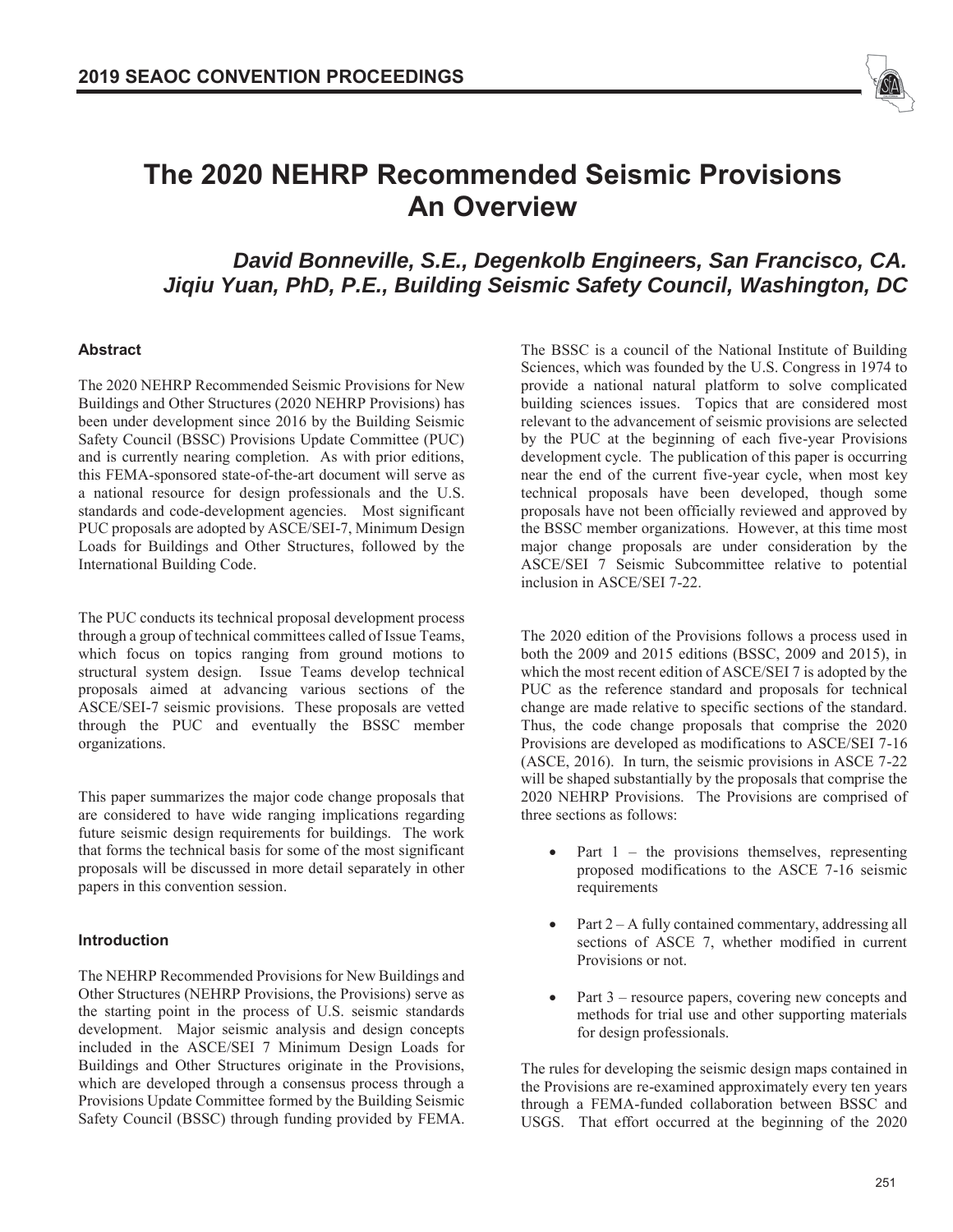Provisions cycle and was titled *Project 17, Development of Next Generation of Seismic Design Maps for the 2020 NEHRP Provisions* (BSSC, 2019). Similar projects occurred in 2007 (Project 07) and 1997 (Project 97) and formed the basis for the design maps contained in the building codes of the past twentyplus years. Project 17 played an important role in setting the risk basis for the 2020 design maps and in the consideration of other significant aspects of the seismic design provisions.

Project 17 is described in more detail below. That is followed by two sections directly related to Project 17, seismic design ground motions and the multi-period design spectrum. Following that, summaries are provided of other major issues considered in this Provisions cycle that resulted in significant code change proposals.

#### **Project 17**

The United States Geologic Survey (USGS), under funding provided through the National Earthquake Hazards Reduction Program (NEHRP), develops national seismic design value maps for adoption in standards and building codes. The USGS develops these maps in a cooperative manner with the National Institute of Building Sciences' Building Seismic Safety Council's (BSSC) Provisions Update Committee (PUC), where USGS provides the science update on the seismic risk, known as the national seismic hazard model, and PUC provides the engineering input on the parameters to be used in seismic design and analysis. Project 17 was an important part on of the BSSC PUC process in this cycle, and provided recommendations for the rules by which 2020 NEHRP Provisions (and ASCE/SEI 7-22 and IBC-2024) seismic design value maps will be developed.

In the beginning of the 2020 NEHRP cycle, Project 17 was commissioned in response to issues identified in adopting the 2014 edition of the USGS national seismic hazard model and the design procedures that reference them for use, including the NEHRP Provisions, building codes and referenced standards. Specific issues included: the engineering profession's discontent with the fluctuating design values portrayed by successive map editions; discovery that the standard spectral shape referenced by the design provisions did not adequately represent ground motion amplitude and spectral character on some sites; and a change in seismologic characterization of the possible size of earthquakes originating on various faults and source zones. A Project 17 Committee was empaneled and four task subcommittees were formed, each charged with evaluating one of the key issues identified in the planning effort: stabilizing mapped values; definition of acceptable risk; development of multi-period spectral parameter data; and, definition of procedures for computing deterministic caps. A fifth task subcommittee was formed in 2017 to look at ways to stabilize the seismic design category as an extended effort to stabilize mapped values.

Project 17 delivered its final recommendations in a series of proposals to the PUC for final approval and adoption in the 2020 NEHRP Provisions. A detailed description of the Project 17 recommendations is documented in the Project 17 Final Report. This section summarizes the issues that were considered in the Project 17 process.

Acceptable Risk: the evolution of the risk basis for the seismic design maps can be briefly represented by the flow chart shown in figure 1 below. As shown, Project 97 introduced the definitions of maximum considered earthquake (MCE) for which mapped values would be provided and established the 2%-50 year exceedance probability for MCE shaking with deterministic limits near major active faults. In the Project 07 effort, the risk basis for the design maps was transformed from the 2%-50 year uniform hazard to the "uniform risk" of 1% in-50-year collapse risk. The Project 07 recommendations resulted in a computed 1% probability of collapse in 50 years for buildings having typical fragilities with 10% probability of collapse given the occurrence of MCE motion. Note that the deterministic limits for sites near major faults sites were retained in Project 07, which resulted in somewhat different probabilities of exceedance for MCE and design ground motion across the U.S., with relatively high probability of exceedance for design ground motions in the Western U.S. compared to those in the Eastern U.S.



**Figure 1 Evolution of Risk Basis for Seismic Design Maps**

With advancements of earthquake science, a different understanding of likely recurrence intervals for large magnitude earthquakes in the New Madrid seismic zone and near Charleston SC, elimination of characteristic earthquake in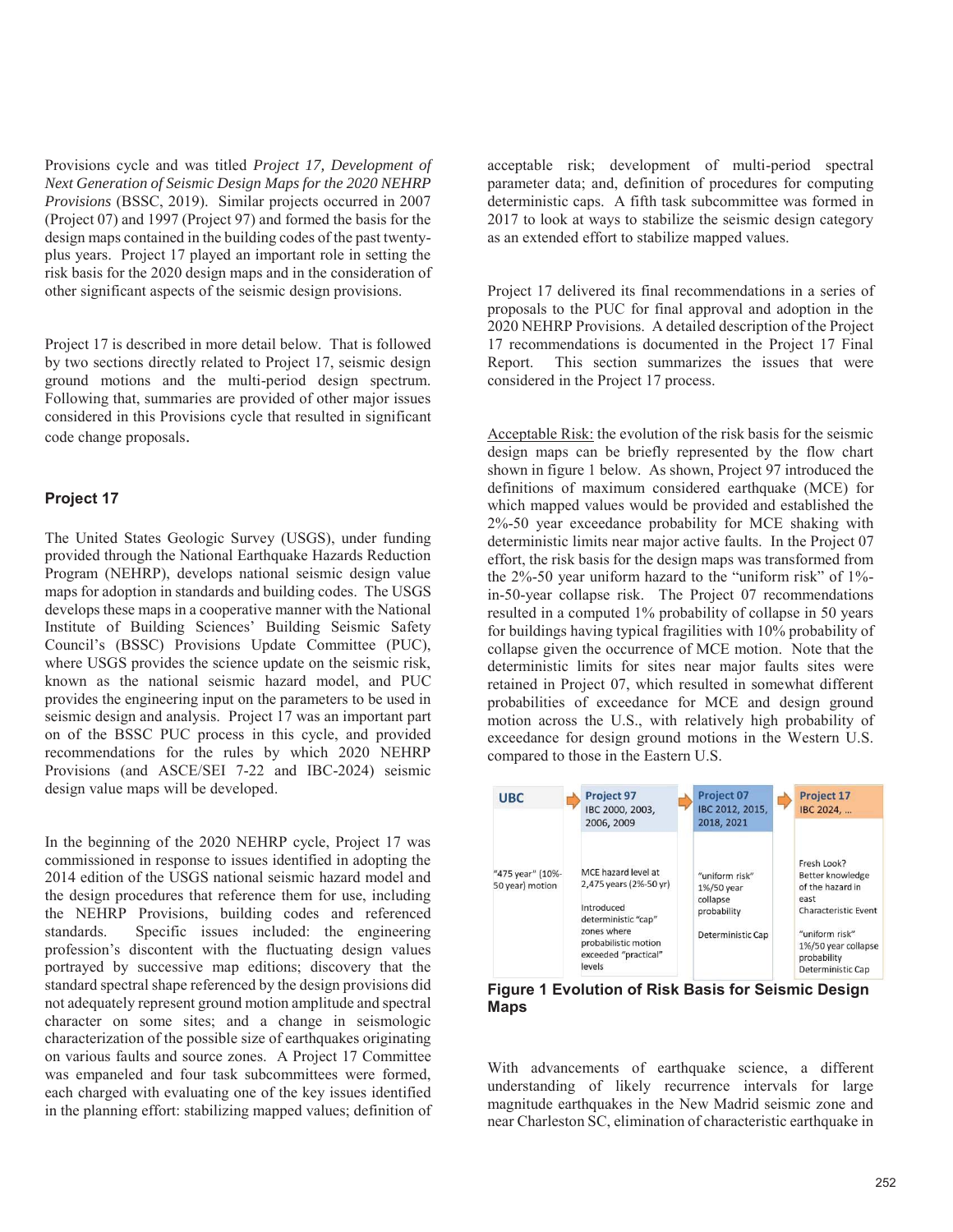the latest national seismic hazard models and the desire for a better uniform risk across the nation, Project 17 took a fresh look on the risk basis of the design maps. A Project 17 work group investigated options including using alternative collapse risk and return to a uniform-hazard with a shorter return period, which would both potentially eliminate the need for the deterministic limit and result in a more uniform risk basis for the entire nation. Alternative approaches including adopting reduced return periods for MCE shaking and grading the acceptable collapse risk on sites near major active faults as an alternative means of controlling the intensity of design shaking near these active sources were also discussed.

The Project 17 Committee recommended that national seismic design value maps continue to be developed on the basis developed by Project 07, as being ground motion that produces a 1% risk of collapse in 50 years for structures having 10% conditional probability of collapse given the occurrence of MCER shaking, except at those sites where such motion exceeds the deterministic lower limit, as defined in the 2015 NEHRP Provisions. The recommendation was later approved by the PUC.

Stabilizing Mapped Values: With successive editions of the ASCE 7 Standard and the International Building Code, engineers have occasionally noted specified ground motions in regions that go up, then down, then back up again. These oscillations, although theoretically justified, create a lack of confidence in the basis for design ground motions. More significantly, in regions close to Seismic Design Category boundaries, these oscillations occasionally result in shifting design and construction requirements as structures move from SDC B to C or C to D and back again with successive editions of the maps. Design and construction requirements can vary significantly between SDCs, favoring different structural systems and affecting the cost of construction. This oscillation creates considerable problems in practice, adoption, and enforcement as both designers and public officials work to justify the new provisions and contractors struggle to build as required by the code and individual designs.

A project team evaluated two primary means of stabilizing the design requirements: 1) using a weighted average of mapped values over several recent map editions; and, 2) assigning Seismic Design Categories using separate seismic zonationlike maps. The committee generally thought that the first option was a valid approach. Ultimately this approach was not adopted because the planned adoption of multi-point spectra, discussed in the next section of this paper, rendered the approach impractical to implement in this cycle. It may have applicability in future cycles as a means of providing stability.

The second alternative proposed that future editions of the NEHRP Provisions assign Seismic Design Category through reference to a Seismic Design Category Map constructed by USGS using the procedures for category assignment contained in the then current NEHRP Provisions, but assuming a default Site Class. A proposal was developed and forwarded to PUC, however, this recommendation was not supported by PUC mainly due to concerns that provisions based on such a map (default site class) would require some structures to be designed too conservatively, for a higher design category than would otherwise be permitted.

Multi-Period Spectral Values: During the 2015 NEHRP cycles, it was discovered that the standard spectral shape derived from the  $S_{DS}$ ,  $S_{D1}$ , and  $T_L$  parameters does not adequately represent the spectra of real ground motions on soft soil sites (Site Class D, E, or F) produced by large magnitude events. As an interim solution to this problem, the 2015 NEHRP Provisions required a site-specific seismic hazards study for design of structures with  $S_1$  values exceeding 0.2g located on sites classified as Site Class D or E, and for structures with  $S_S$  values exceeding 1.0g for structures on sites classified as Site Class E; with an exception that permitted the use of conservatively amplified spectra in some cases. A work group was formed under Project 17 for the 2020 NEHRP cycle to develop multi period response spectra. A series of multiperiod response spectra (MPRS) proposals were developed, which are significant changes affecting chapters 11, 12, 15, 20, 21 and 22. The proposals and changes are summarized in the Multi Period Response Spectra section. At the time of the writing of this paper, USGS has developed the seismic design values with period from 0 to 10 seconds for all US domestic sites and the final revisions of the MPRS proposals are being balloted by PUC.

Deterministic Limits: As discussed earlier, Project 17 recommended the 1%-in-50-year collapse risk basis, with deterministic limits for near major fault sites. However, the latest national seismic hazard models adopted by USGS did not include the concept of characteristic earthquakes with limiting magnitudes on faults, and instead adopted a model that admitted to very large magnitude earthquakes on faults, albeit at low probability, resulting from simultaneous rupture in combination with other regional faults. Project 17 and its work group evaluated a few alternatives, including use of a graduated risk model near major active faults and selection of a characteristic earthquake magnitude through examination of the hazard disaggregation. After rounds of deliberation, the second option was recommended by Project 17. The proposals and seismic values incorporating the MRPS, the new deterministic limits, and other national seismic hazard model updates are being balloted by PUC.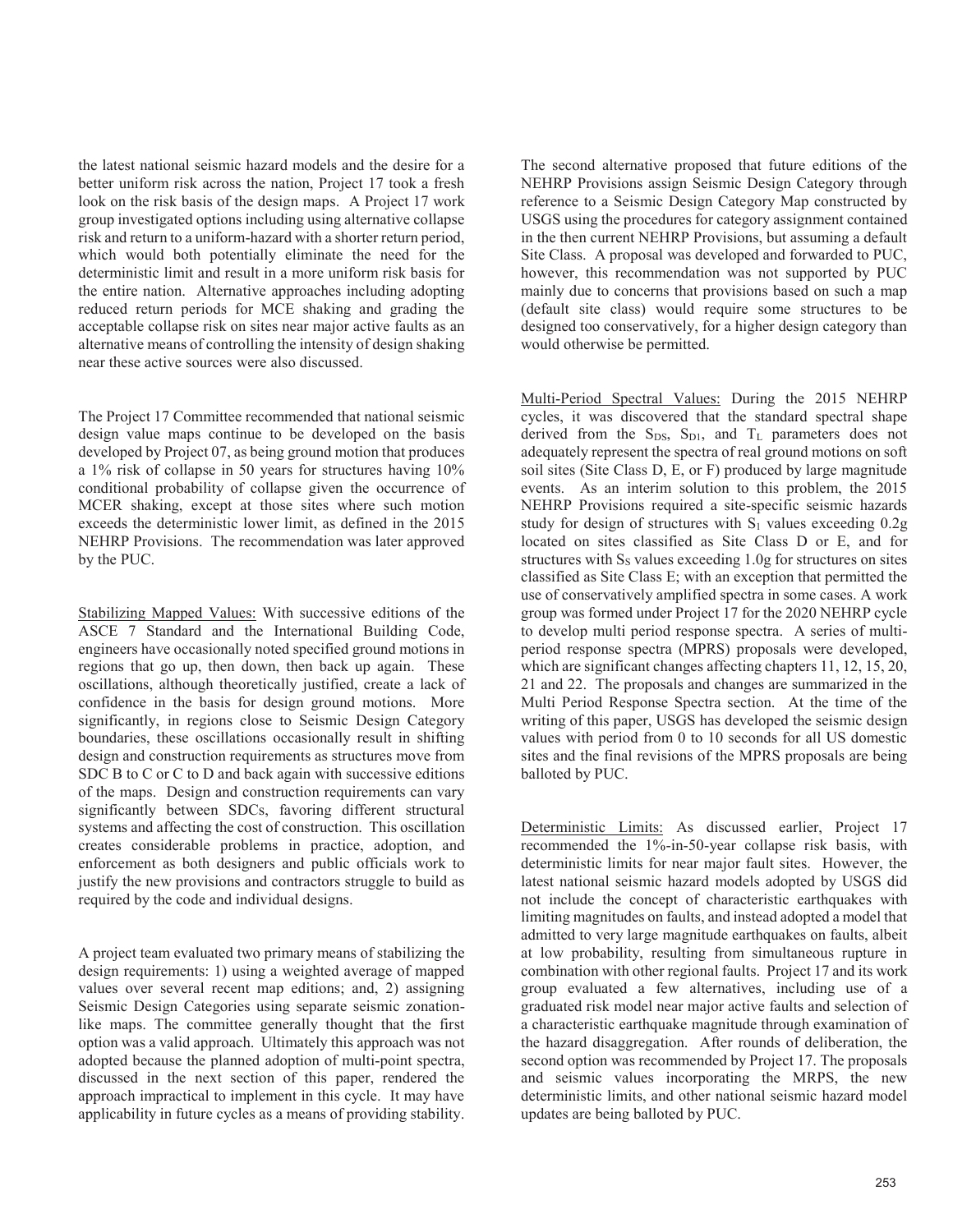#### **Performance Basis - the Intent of the Provisions**

The NEHRP Provisions Intent section describes the expected seismic performance that is judged to be inherent in the Provisions and ASCE 7. The section does not appear in ASCE 7. As noted above, the risk basis for the seismic design maps used in the Provisions was reassessed in Project 17 and it was decided to maintain the current practice of using design values maps that target a 1% risk of collapse in 50 years, and that ground motions be deterministically capped using updated procedures.

Consistent with this collapse risk target, the performance intent of the NEHRP Provisions is to prevent, for ordinary buildings and structures, serious injury and life loss caused by damage from earthquake ground shaking and ground failure. Since most earthquake injuries and deaths are caused by structural collapse, the Provisions target performance such that the probability of collapse of a significant portion or all of an ordinary use structure does not exceed 10% under the occurrence of Maximum Considered Earthquake (MCE) shaking. Using the statistical and assumed uncertainty associated with the collapse probability, on average, there would be approximately a 1% chance of experiencing earthquake collapse over a 50-year period. Many engineers involved in seismic code development believe that the 1% in 50-year collapse risk (and the 10% risk in MCE shaking) overstates the real risk associated with properly designed codecomplying buildings, and that the common analytical approach to performance measurement (e.g. FEMA P-695) is inherently conservative.

The reliability or collapse risk for structures in higher risk categories, such as those housing a function essential to community response following a disastrous event, are adjusted and specified based on Risk Category in the Provisions. While the structural performance is quantitatively specified by the collapse risk, there are only qualitative descriptions, and no quantitative requirements, for nonstructural safety, release of hazardous materials, preservation of egress, and function protection in current Provisions.

Two performance-related issues originated in Project 17 and were later considered by the PUC. These are the concept of consolidation of Seismic Design Categories (SDC's) from the current six (A-F) to a lower number; and the stability of ground motion mapped values, and particularly stability of SDC's from one code cycle to the cycle. These are discussed in detail in the Project 17 summary above. As noted, neither of these proposed changes were accepted by the PUC in this cycle. Two Intent-related proposals were approved for Provisions Part 1 and one on functional recovery was approved as a Part 3 white paper. These are summarized below.

Essential Facility Reliability Targets: It is generally assumed that structures designed to Risk Category IV requirements will retain their pre-earthquake function. This proposal sets a target reliability in quantitative terms, suggesting a probability of loss of function of 10 percent or less for RC IV structures subjected to Design Level ground shaking.

Individual Member Reliability Targets: The intent of this proposal is to quantify the probability of failure of individual structural members in Risk Category II, III and IV structures subjected to Design Level and MCE Level shaking. For Design Earthquake shaking, failure probabilities are set at 10% for an RC II structure and 2.5% for an RC IV structure. In MCE shaking, values are set at 25% for RC II structures and 10% for RC IV structures. These values are consistent with the target reliabilities inherent in Chapter 16 NLRH analysis and in the general targets stated in ASCE 7-16 Chapter 1.

Functional Recovery: The consideration of post-earthquake function for buildings that are not designated as Risk Category IV has gained considerable attention at the national and state level. The 2018 NEHRP Reauthorization Act (U.S. Senate, 2018) contains language related to community resilience, as well as seismic risk. Specifically related to seismic standards, it requires recommendation of options for improving the built environment and critical infrastructure to reflect goals stated in terms of post-earthquake reoccupancy and functional recovery time. At the state level (California Legislature, 2019), there is legislature requiring the assembly of a functional recovery working group that will consider whether a functional recovery standard is warranted for some or all occupancies and to investigate the practical means of implementing such a standard. A NIST report titled *Community Resilience Planning Guide for Buildings and Infrastructure Systems* (NIST, 2016) outlines a planning process to help communities set priorities and allocate resources to improve their resilience.

The PUC discussed functional (and economic) level performance in the 2015 Provisions through a Part 3 Resource Paper that was built on the work by NIST. It provided hypothetical performance objectives at each risk category in terms of life safety, function and economic risk using multiple ground motion intensities. In the 2020 Provisions a more comprehensive resource paper has been developed that addresses the relationship between future NEHRP Provisions and resilience-based design. It recognizes the role to be played by building codes and standards in providing design criteria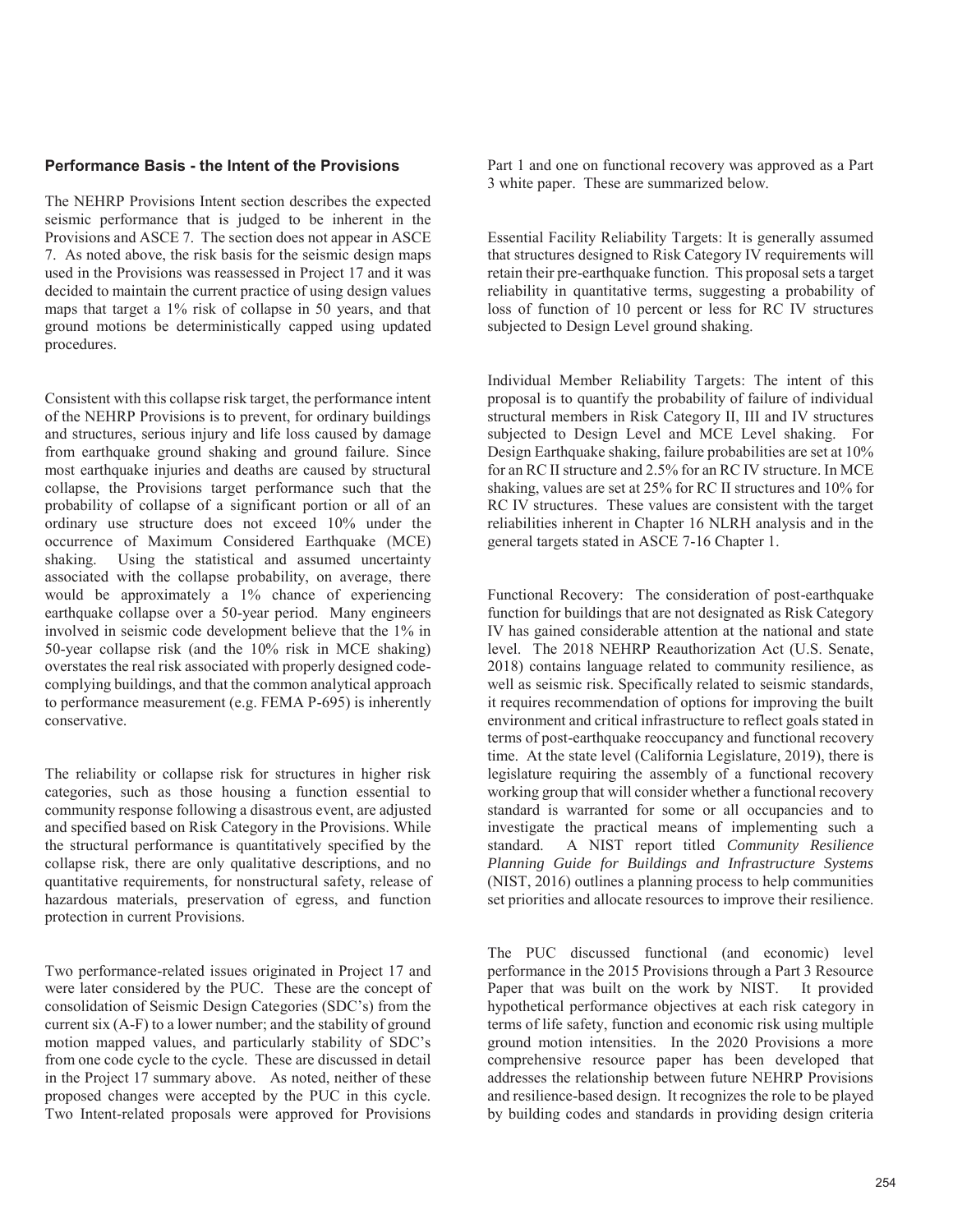related to functional recovery time and discusses the possible transition of the NEHRP Provisions toward a standard that addresses functional recovery. It acknowledges that resilience involves not only safety but recovery of function, and therefore that the design standards would need to incorporate the element of time, which is not currently done.

### **Seismic Design Ground Motions**

The updated seismic design maps for the 2020 Provisions are based on recommendations from Project 17 (discussed above) and the 2018 update to the USGS National Seismic Hazard Model (NSHM). Project 17 recommendations that transferred directly to the Provisions development effort this cycle include the reestablishment of the risk basis for the maps, the multiperiod spectra development, discussed in detail below, and the procedures for computing deterministic caps. As noted above, consistent with current practice, the maps will target a 1% collapse in 50-year collapse risk and include deterministic caps for areas near major active faults.

Where deterministic caps are applied, the risk levels associated with the resulting ground motions are greater than the targets noted above. During Project 17 deliberations, alternative procedures were considered that would allow elimination of the caps. These involved considerations of alternative return period ground motions based on research conducted since the 2475 year return period was selected as appropriate in the nineties during Project 97. Although these alternative procedures were ultimately not adopted, it was agreed that they should be documented for consideration in future code cycles. This information is contained in a Part 3 resource paper titled *Risk Based Alternatives to Deterministic Ground Motion Caps*.

The 2018 NSHM includes incorporation of new ground motion models and soil amplification factors for the central and eastern U.S. (NGA-East), incorporation of basin effects in the western U.S. to provide better estimation of long-period amplifications in deep sedimentary basins in Los Angeles, San Francisco, Salt Lake City and Seattle, and minor adjustments to U.S. ground motion models. The consideration of basin effects represents a significant change from the prior model in which these effects were only represented generically by default values, and results in increases in predicted ground shaking for cities that are built over deep sedimentary basins. The new USGS model accounts directly for basin effects for the four regions listed above and uses default values elsewhere. The model does not recognize a reduction in predicted shaking (from default values) in shallow basin locations.

Another recent USGS seismic modeling update affecting ground motion requirements for this edition of the Provisions is the USGS Uniform California Fault Rupture model (UCERF3). This model differs from prior ones in that it does not include the identification of characteristic earthquakes with limiting magnitudes on faults, but instead uses combinations of regional faulting, potentially resulting in larger but less frequent events. This change resulted in the need to define a new procedure in Chapter 21 (Site Specific Ground Motion Procedures) for setting deterministic caps since prior ones used the characteristic event.

As described further below, the multi-period spectrum procedure will be facilitated through mapped values for ground motion parameters  $S_{MS}$  and  $S_{M1}$  for the default site class and spectral values for all classes and geographic locations through a USGS web service. Therefore, while the MCE<sub>R</sub> spectral values were previously developed for each site class by adjusting the mapped ground motions  $S_S$  and  $S_1$  by applying  $F_a$ and  $F_v$  factors, the provisions now provide  $S_{MS}$  and  $S_{M1}$  values directly for the USGS NSHM; and while the  $S_{MS}$  and  $S_{M1}$ values were previously linked to  $S<sub>S</sub>$  and  $S<sub>1</sub>$  values taken at actual periods of 0.2 and 1.0 seconds, they now adhere to the definitions of  $S_{MS}$  and  $S_{M1}$  given in Chapter 21 which consider a range of periods (as described below).

A companion paper in this conference by Rezaeian and Luco titled *Updates to the USGS National Seismic Hazard Model (NSHM) and Design Ground Motions for 2020 NEHRP Recommended Provisions* provides a more detailed description of the updated USGS NSHM.

# **Multi-Period Response Spectra**

Near the end of the 2015 NEHRP Provisions cycle, studies by Kircher (2015) showed that for many sites the two-parameter  $(S<sub>S</sub>, S<sub>1</sub>)$  spectrum used in combination with site factors ( $F<sub>a</sub>$  and  $F_v$ ) does not provide an accurate estimate of the spectral shape of ground motions, particularly at longer periods. This was shown to be the case for soft soil sites affected by major active faults. It was determined that at such sites, peak spectral response values may be significantly underestimated using the conventional design spectrum (defined by  $S_s$  and  $S_1$ ), and instead should be determined based on response at other periods, suggesting the need for multi-period spectral values to be defined. Figure 2, taken from the Chapter 11 Commentary of the 2015 Provisions, shows the multi-period design spectrum compared to the standard three-domain ELF design spectrum for a Site Class D site. For this site, the multi-period spectral value at a period of 1 second exceeds the standard (1/T) design curve by more than 20 percent. This effect is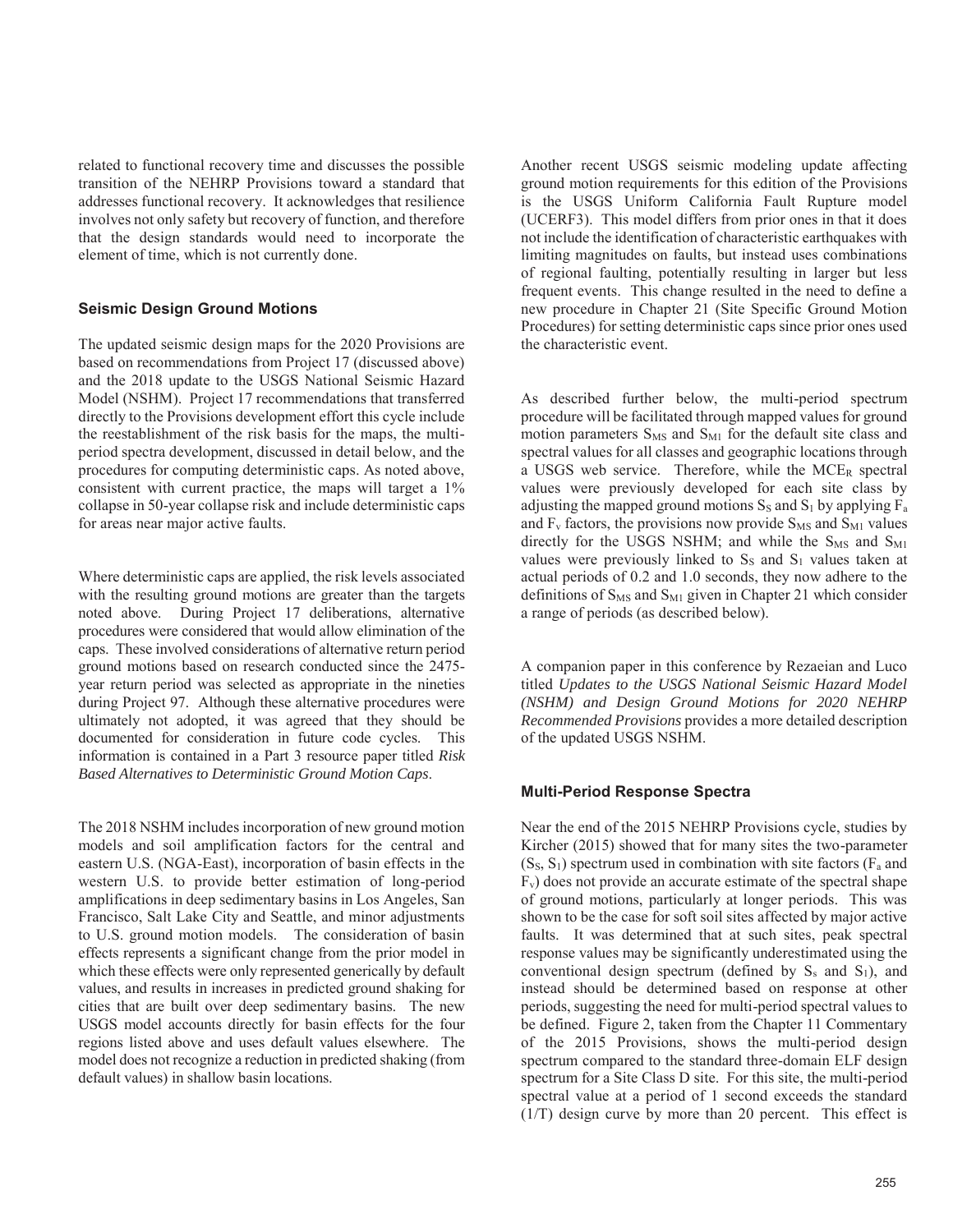significantly greater for a Site Class E site. Since there was not sufficient time for USGS to develop multi-period spectra in the 2015 cycle, the interim solution, now included in ASCE/SEI 7-16, was to require site-specific seismic studies for the design of structures on sites classified as Site Class D and E in areas of moderate and high seismic hazard unless conservative simplifying assumptions are made relative to design spectral values. In this cycle, the multi-period spectrum issue was addressed in a Project 17 work group and that work was transferred to the PUC.



**Figure 2 Comparison of ELF and Multi-Period Design Spectra – Site Class D Ground Motions (v<sub>S,30</sub> = 870 ft/s) from 2015 NEHRP Provisions Commentary** 

In the multi-period response spectrum (MPRS) approach, a database of MCE-level spectral acceleration values is provided by USGS for a geographic array of gridded data points for periods ranging from zero to 10 seconds for each site class. Consistent with current practice, Design Spectral Response values are taken as 2/3 of the MCE-level values. Spectral values for sites outside of the gridded values will be obtained by geographic interpolation. Since site class is integrated into the spectral values, the site coefficient tables are eliminated. This database will replace the maps of  $S<sub>S</sub>$  and  $S<sub>1</sub>$  ground motion parameters that have been produced since the 1997 NEHRP Provisions. The amount of data required to represent the full spectral shape associated with the range of site classes and the full geographic grid makes it impractical to use maps to obtain spectral acceleration values.

Implementing the multi-period spectrum approach in the design requirements involves substantial changes to Chapters 11 (Seismic Design Criteria), Chapter 20 (Site Classification

Procedure), Chapter 21 (Site-Specific Ground Motion Procedures), and Chapter 22 (Seismic Ground Motion Maps). The seismic design requirements for buildings in Chapter 12 and nonbuilding structures in Chapter 15 are also affected.

Chapter 11 allows either of two approaches to be used to determine design response parameters if a site-specific analysis per chapter 21 is not used: either the multiperiod spectrum discussed above, or a simplified two-period design response spectrum, representing the traditional three-domain design spectrum. Web applications, based on USGS-derived data, provide the multi-period spectral values, as well as the  $S_{MS}$  and  $S_{M1}$  values to create  $S_{DS}$  and  $S_{D1}$  values (for the twoperiod spectrum) based on user-provided values of site location and site class. The two-period spectrum is provided as an alternate to the multiperiod spectrum specifically for locations where multiperiod data is not available from the USGS web service.

In order to provide a better definition of the multi-period spectral shape on sites where it can vary significantly as a function of site class, intermediate site classes have been introduced. Site soil properties are now required to be classified as Site Class A, B, BC, C, CD, D, DE, E or F. The new BC (soft rock), CD (dense sand or very soft clay) and DE (loose sand or medium stiff clay) classes are introduced to provide the smoother transition between classes. The requirement to use the default site class (that producing highest spectral response accelerations) is maintained, and now incorporates the new Site Class CD, in addition to Classes C and D.

Chapter 12 and Chapter 15 provisions continue to be framed in terms of design earthquake ground motions  $S_{DS}$  and  $S_{D1}$  and only minor changes are required in the Equivalent Lateral Force Procedure.

Chapter 20 (Site Classification Procedure) provides revised definitions of site classes. The effort to add the three new site classes noted above led to a reassessment of the correlations between shear wave velocity, standard penetration resistance (blow count), and undrained shear strength, upon which the definitions in the Site Classifications Table are based. The site classification procedure has been revised to define site class strictly in terms of shear wave velocity, which is considered more accurate. For sites at which shear wave velocity is not measured, or where it is not measured to a 100 foot depth, approximate generalized correlations between shear wave velocity and the other geotechnical parameters may be used to obtain an estimated shear wave velocity.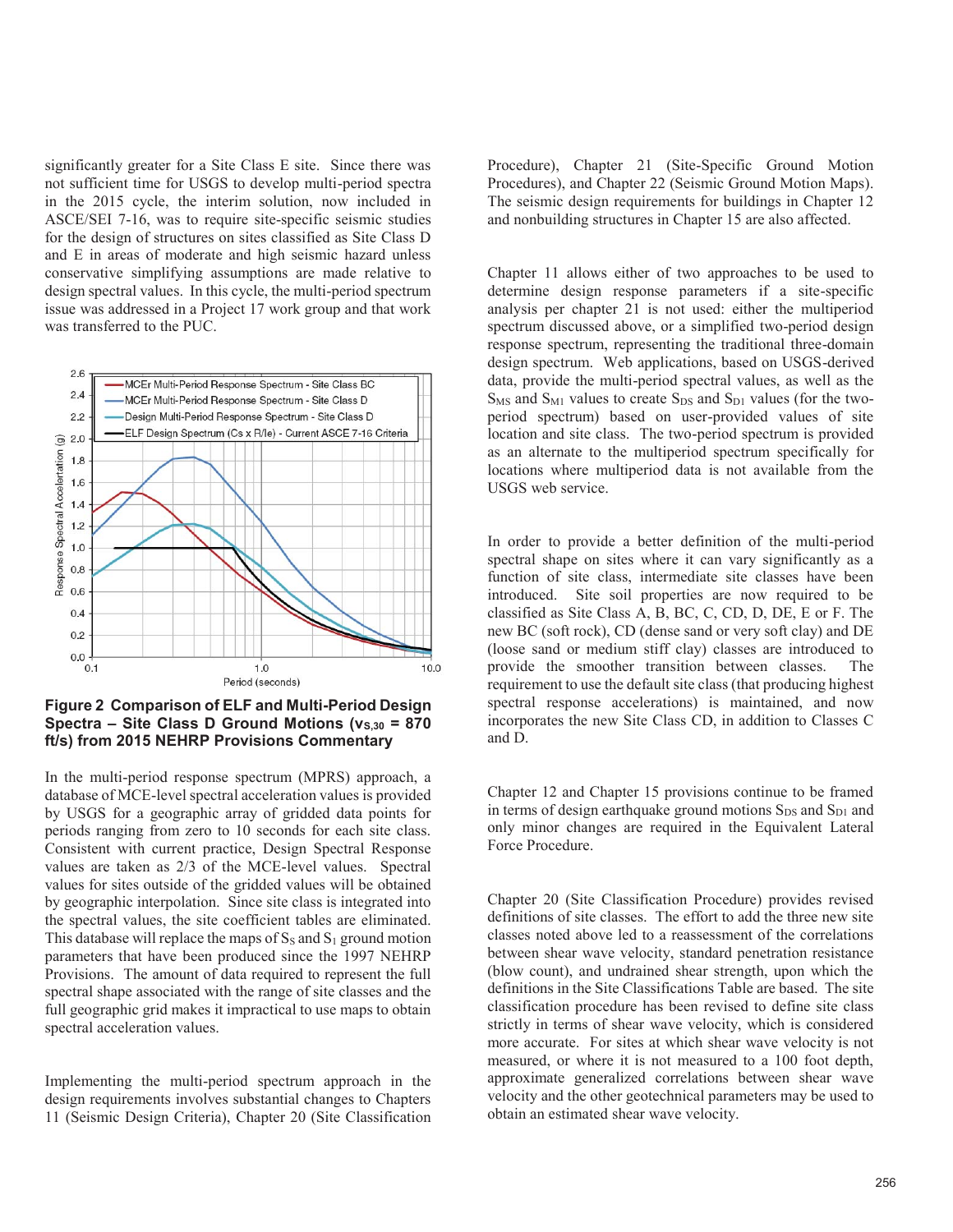Chapter 21 (Site Specific Ground Motion Procedures) defines probabilistic and deterministic MCE ground motions and allows spectral response accelerations to be taken as the lesser of the two. As noted above, changes in USGS modeling procedures have resulted in the need to redefine the deterministic ground motion. Where the deterministic value was previously defined based on a single-magnitude characteristic earthquake on faults, it is now based on a scenario earthquake, which is determined from hazard deaggregation of the probabilistic ground motions at the site. In this procedure the contribution of each active fault to the total hazard at a site is considered. Any fault that contributes less than 10% of the largest contributor at each period is ignored.

Section 21.4 defines the spectral response parameters  $S_{MS}$  and  $S_{M1}$  as 1.5 times the values  $S_{DS}$  and  $S_{D1}$ , which are defined as follows:

- $S_{DS}$  is taken as 90% of the maximum value of the MCER spectral response accelerations between periods 0.2 and 5 seconds, inclusive.
- $S<sub>D1</sub>$ , for sites with values of  $v<sub>S,30</sub>$  greater than 1,200 ft/sec, is taken as 90% of the maximum value of  $TS_a$ for periods ranging from 1 to 2 seconds.
- $S_{D1}$ , for sites with values of  $v_{S,30}$  less than or equal to 1,200 ft/sec, is taken as the maximum value of  $TS_a$  for periods ranging from 1 to 5 seconds, but not less than 100% of the value of Sa at 1.0 second.

The  $v_{S,30}$  value of 1,200 ft/sec corresponds to a CD site class (dense sand or very stiff clay). As noted above, the values  $S_{MS}$ and S<sub>M1</sub> obtained from the USGS website are consistent with these definitions.

A companion paper in this conference by Charles Kircher titled *Proposed Multi-Period Response Spectra and Ground Motion Requirements of 2020 NEHRP Provisions and ASCE/SEI 7-22* provides a more detailed description of the multi-period spectrum.

### **Shear Walls**

Two new ductile shear wall systems are being proposed for inclusion in ASCE/SEI 7 Table 12.2-1 – one of reinforced concrete, called a *Ductile Coupled Shear Wall*, and one of structural steel, called a *Composite Steel Plate Shear Wall with Coupling*. Both derive significant energy dissipation capacity

through coupling beam yielding, with the resulting overall seismic behavior expected to be superior to the currently defined special shear wall systems, which do not specifically consider the configuration of internal wall elements. Both systems are considered particularly useful in mid-rise and high-rise construction, especially those utilizing a core wall system. In both cases, the research included FEMA P-695 studies intended to justify design coefficients and factors representing greater ductility, proposing Response Modification Coefficients, R equal to 8. A brief description of the two systems is given below.

The reinforced concrete ductile coupled wall system has been accepted by ACI 318-19, which defines a Ductile Coupled Wall as an assembly of walls with aspect ratio of total wall height to length greater than 2.0 which are linked by coupling beams having length to height aspect ratios between 2 and 5. The limit on wall aspect ratio is intended to ensure that wall behavior at the critical section is governed by flexural yielding prior to shear failure, while the limit on coupling beam aspect ratio is intended to assure that the overall inelastic energy dissipation is dominated by coupling beam yielding. Additional constraints are included to assure participation of a high percentage (at least 90%) of the coupling beams in the seismic system. This is done by requiring that participating coupling beams meet the specified aspect ratio range and that special reinforcing detailing requirements are met. FEMA P-695 studies show that this system is inherently superior to the special reinforced concrete shear wall system that is assigned an R-factor of 6. ACI 318-19 detailing requirements for this system will be referenced by the 2020 NEHRP Provisions and ASCE 7-22.

The composite steel plate system with coupling also involves a coupling-beam enhancement to a special shear wall system currently defined in ASCE 7-16. This system is comprised of composite wall panels and coupling beams with the wall panels constructed of a concrete core sandwiched between two steel faceplates. The faceplates are connected by tie bars, which are embedded in the concrete infill to form composite action. Inelastic deformation occurs first in the coupling beams, then in flexural yielding at the base of the individual wall sections. Similar to the concrete coupled wall system, configurational requirements are included to assure ductile behavior. The aspect ratios of coupling beam are required to be between 3 and 5 to assure flexural behavior. Also, all stories of the building are required to have coupling beams with aspect ratios greater than 3, and at least 90% of the stories are required to have aspect ratios less than 5. It is intended that design and detailing requirements for this system will be covered in the 2022 edition of AISC 341. In the interim, these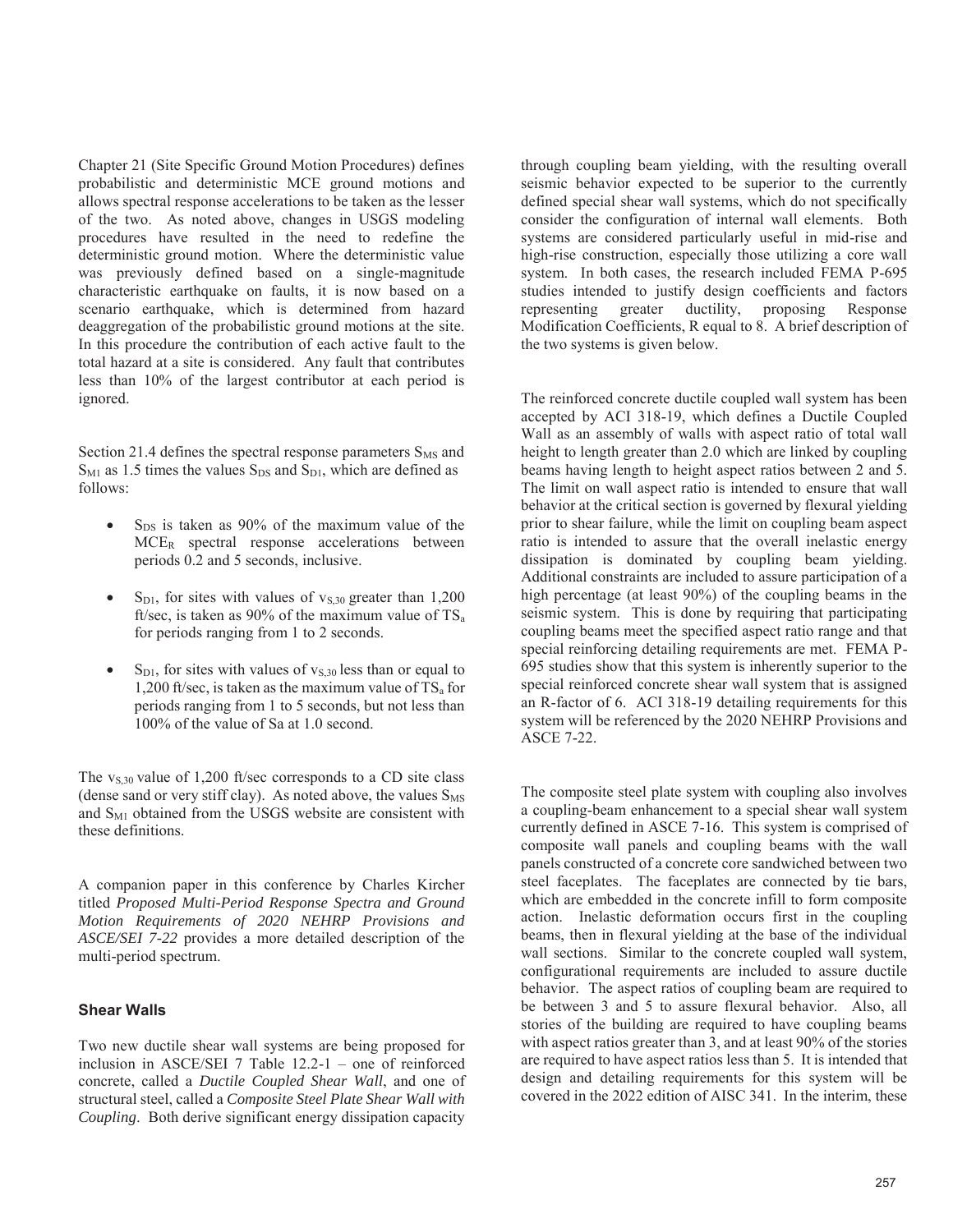requirements are described in the 2020 NEHRP Provisions and ASCE 7 Chapter 14.

A companion paper in this conference by S.K. Ghosh titled *Ductile Coupled Reinforced Concrete Shear Walls and Coupled Composite Steel Plate Shear Walls as Distinct Seismic Force-Resisting Systems* provides a more detailed description of the new shear wall systems.

### **Diaphragm Design**

Alternative diaphragm design provisions were developed in the 2015 Provisions cycle and adopted in ASCE 7-16. These provisions, offered as an alternative to the traditional diaphragm design requirements, acknowledge results of recent analytical studies and large-scale testing, which show that actual forces imposed on diaphragms during strong ground shaking can be significantly higher than those predicted by traditional elastic design code requirements. The new provisions also acknowledge component testing results that show the ductility and capacity of most traditional systems generally exceeds allowable values. In short, it was concluded that demands inherent in traditional requirements have been underestimated but have been assessed against unrealistically low elastic capacities. The alternative provisions provide a new equation to calculate demands along the height of the building, not simply based on forces that are a multiple of floor forces from the ELF procedure and provide new diaphragm Rfactors  $(R<sub>S</sub>)$  for systems utilizing cast-in-place concrete, precast concrete, and wood sheathing. Diaphragm systems constructed of bare steel deck were omitted from the 2015 provisions due to a lack of available research.

Diaphragm studies conducted in the 2015 Provisions cycle also considered the specific performance of one-story rigid wallflexible diaphragm (RWFD) buildings, that is, buildings for which response is dominated by dynamic response and inelastic action in the diaphragm. However, technical proposals did not evolve into code-language. A Part 3 Resource Paper titled *One-Story Flexible Diaphragm Buildings with Stiff Vertical Elements* is published the 2015 Provisions, based largely on FEMA P-1026, *Seismic Design of Rigid Wall-Flexible Diaphragm Buildings: An Alternate Procedure* (FEMA, 2015).

Since the last cycle, significant research has been conducted on bare metal deck diaphragms through the Steel Diaphragm Innovation Initiative, a collaboration involving industrysponsored academic research. Within this initiative, research by Schafer (2019, Schafer) and others justified the inclusion of metal deck diaphragms in the alternative provisions discussed above, and in the new set of provisions related to one-story RWFD buildings discussed below. The research covers metal deck performance from the standpoint of overall diaphragm behavior as well as the deck connectivity level, considering fasteners at deck seams and from deck to framing.

In this cycle, specific provisions have been developed for onestory RWFD buildings, including a complete set of design requirements applicable to diaphragms utilizing both wood sheathing and bare metal deck, and a simplified two-stage analysis, akin to the two-stage procedure allowed in the code for podium structures (rigid base and flexible upper levels) has been added. A key concept inherent in the bare steel deck provisions is that ductile steel deck diaphragm response only occurs when special detailing requirements are met, addressing deck to deck and deck to framing connectivity. An interesting finding from the research is that steel deck that is mechanically fastened along deck section boundaries and to the underlying building frame performs well under high seismic demands, if properly detailed. However, steel deck that is welded, while having good strength and stiffness, is unable to develop the inelastic redistribution that is required in RWFD buildings. Diaphragm  $R<sub>S</sub>$  factors have been proposed for bare steel deck systems, for both the one-story RWFD case and for the alternative diaphragm provisions.

A companion paper in this conference by Kelly Cobeen titled *New Provisions for Seismic Design of Diaphragms* provides a more detailed description of the new diaphragm design proposals.

#### **Nonstructural Components:**

Significant technical and organizational changes are proposed for Chapter 13 on Nonstructural Components. The technical basis for much of the proposed change is derived from ATC 120, a NIST-funded project titled *Recommendations for Improved Seismic Performance of Nonstructural Components*, (NIST, 2018) which had the goal of improving technical aspects of nonstructural design in areas that will have the greatest impact on public safety and economic welfare. ACT 120 acknowledged that nonstructural components and systems generally account for a significant percentage of the overall earthquake damage to a building, depending on occupancy and shaking intensity.

From a practice standpoint, the most significant proposed change to Chapter 13 is related to the horizontal force  $(F_p)$ equation, which has been in the provisions since 1997 and is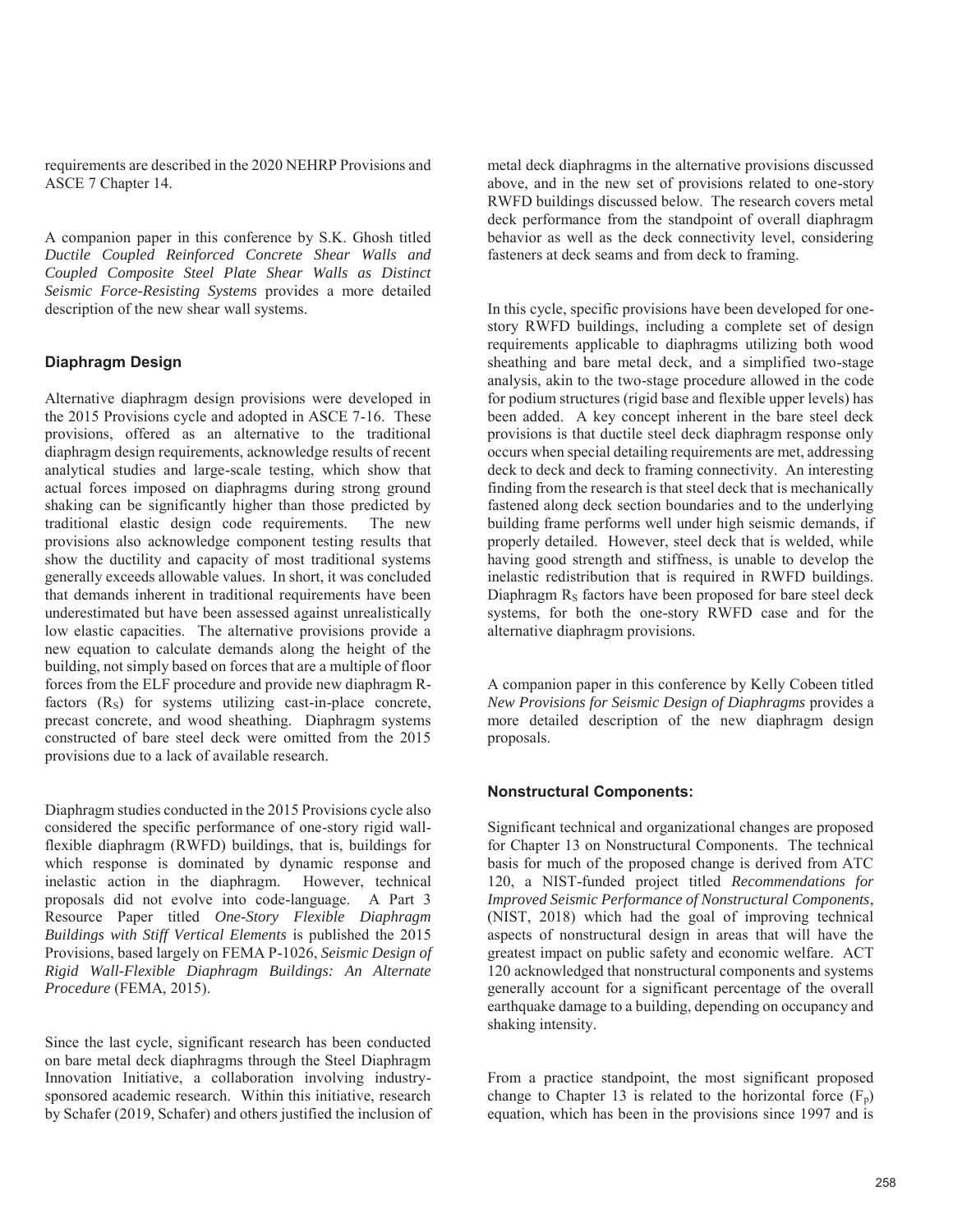based in part on an examination of instrumented building records. Criticisms of the current equation are related to the component amplification factor  $a_n$  and the amplification of accelerations over the height of the building. The ap factor is currently capped at a value of 2.5, whereas analyses show that where the period of the component closely matches with any mode of the supporting structure, the mean amplification can significantly exceed that value. The floor accelerations of the building height are currently estimated by a triangular force distribution assumption, which in most cases overestimates floor accelerations, especially in flexible buildings, but in some cases underestimates them. In addition, ATC 120 studies show that the building structural system has a significant effect on component acceleration, which is not currently accounted for. For example, for a given building height, the ratio of peak component acceleration to peak ground acceleration (PCA/PGA) is higher for a stiffer lateral system than a more flexible one. In addition, studies show that component amplification is greater in buildings with low-ductility lateral systems than in buildings with higher ductility systems. While the primary emphasis of the proposed change is related to the influence of the supporting structure on response, the properties of the nonstructural components and the likelihood of resonance were also considered.

The proposed force equation is as follows:

 $F_p = 0.4 S_{DS} I_p W_p (H_f / R_\mu) (C_{AR} / R_{p0})$ 

In this formula, the factor  $H_f$  addresses peak floor acceleration relative to peak ground acceleration (PFA/PGA); the factor  $R<sub>\mu</sub>$  addresses structure ductility and overstrength; the factor  $C_{AR}$  addresses component resonance; and the factor  $R_{p0}$ addresses component strength. As in the current formula,  $0.4S<sub>DS</sub>$  addresses seismic hazard level and  $I<sub>p</sub>$  addresses importance. The factors  $C_{AR}$  and  $R_{p0}$  are based largely on engineering judgment.

A companion paper in this conference by Bret Lizundia titled *Proposed Nonstructural Seismic Design Force Equations* provides a more detailed description of the new Chapter 13 proposals.

## **Other Proposed Changes to Seismic Design Criteria and Requirements**

Configuration Irregularities: A FEMA-funded ATC project titled *ATC 123-3 Assessing Seismic Performance of Buildings with Configuration Irregularities: Calibrating Current Standards and Practice* (ATC 2018) provided useful information related to the effects of configurational irregularities on building seismic response and the effectiveness of the current provisions in improving performance. In that project, FEMA P-695 analysis was used to study collapse margin ratio of buildings with mass and configuration irregularities. Among other findings, the ATC 123 studies showed that collapse performance was not substantially affected by either the magnitude of a mass irregularity or whether a building was designed using the Equivalent Lateral Force (ELF) procedure of Modal Response Spectrum Analysis (MRSA). Based on this, a proposal was developed to eliminate the requirement for MRSA from the Vertical Structural Irregularities table. In addition, with respect to torsion-related provisions, ATC 123 analyses showed that current design provisions are generally conservative, with the exception of buildings that rely heavily on lines of resistance orthogonal to the earthquake force for torsional resistance. Accordingly, a proposal was developed to reduce unnecessary conservatism from current provisions, while adding provisions for building configurations that are not adequately addressed by current provisions.

Design Story Drift: The PUC considered the current requirements for story drift calculation and its application to protection against failure due to such actions as deformation compatibility and structural separation. An issue is whether design earthquake (2/3 MCE) story drifts should be amplified by the structural system (Table 12.2-1) R-factor rather than the  $C_d$  factor. This led to an effort to collect available information from nonlinear numerical studies and testing. It was determined that definitively answering this question required an effort that was beyond the scope of what could be achieved in this NEHRP cycle. However, several drift-related proposals were developed in this cycle. The first, addressing the general  $C_d$  vs. R issue, is a Part 3 resource paper that documents issues that arose in the studies undertaken and recommends steps that may be taken in the next PUC cycle or by separately funded research. Another proposal requires the amplification of design story drifts by the R-factor in the consideration of deformation compatibility. This was passed because it was judged have significant safety-related implications and is similar to a stopgap provision instituted in ASCE 7-10 related to members spanning between structures. A third drift-related proposal, not related to the  $C_d$  vs. R issue, creates definitions needed for the provisions to include diaphragm deformation in displacements related to deformation compatibility, structural separation and at supports of members spanning between structures.

System Selection: A proposal was developed related to the requirements in Section 12.2.1, which defines the seismic force resisting system selection and limitations, and the